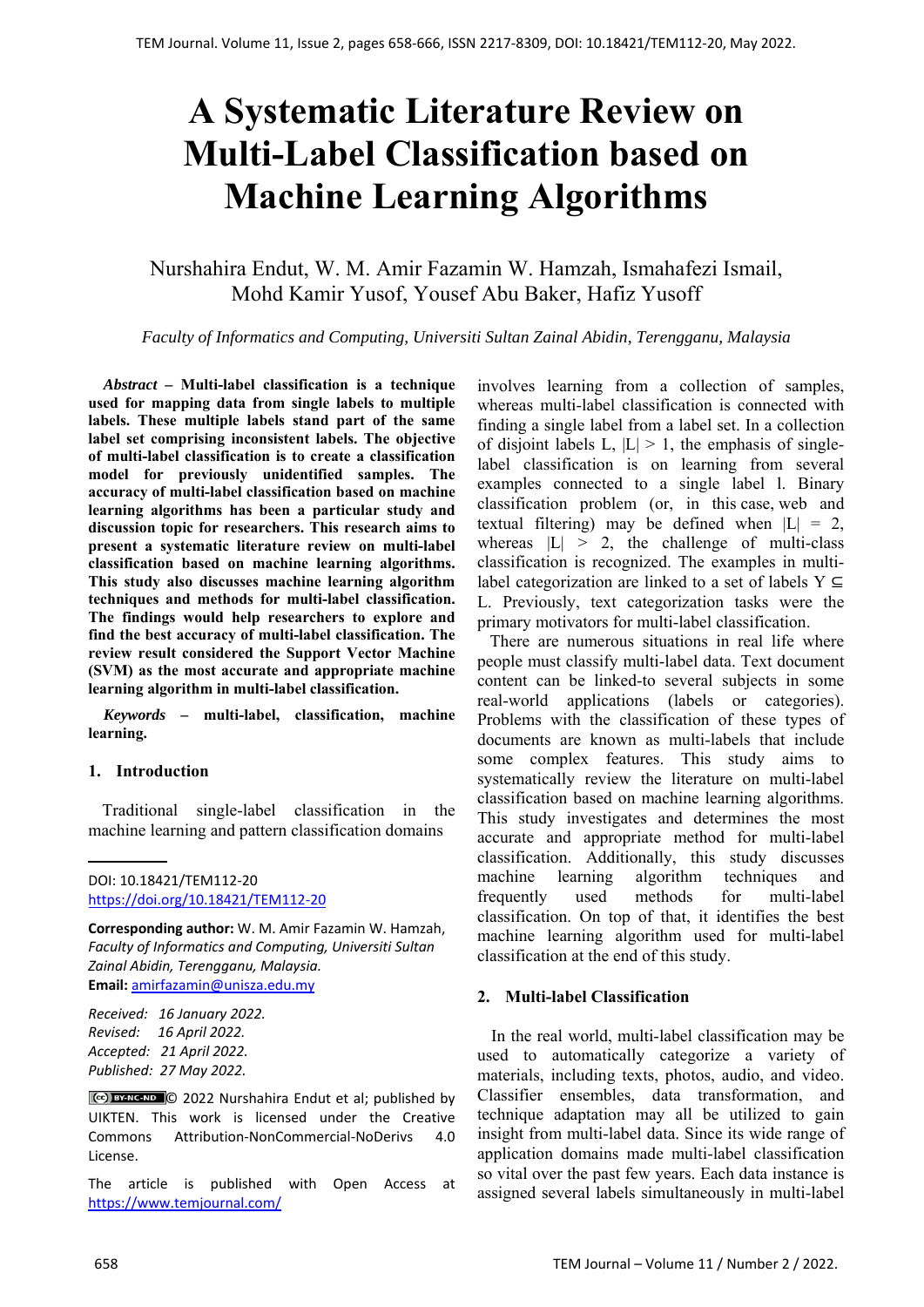classification, which is an extension of standard single-label classification. In recent years, multi-label classification has gained a lot of importance and has attracted a lot of research attention in areas including medical diagnosis, music categorization, emotion recognition, image/video annotation, and many others [1]. Multiple label classification may be described as an issue in finding a model that assigns zero or one for each label in the binary vector Y for given inputs X [2]. Multi-label classification involves associating examples with labels Y and L. From the previous research, many methods have been proposed for applying to multi-label classification problems [3]. To get around the drawbacks of singlelabel classification, researchers are turning to machine learning algorithms and the multi-label classification method.

The multi-label learning methods are classified into two categories: algorithm adaptation methods and issue transformation methods. Algorithm adaptation approaches primarily focus on expanding certain single class learning algorithms to directly address multi label classification issues [4]. Multilabel classification is a kind of supervised machine learning in which an instance may be linked with more than one label. Among these machine learning methods, the support vector machine (SVM) is wellknown as one of the most popular classification systems [5]. Multi-label classification models have shown tremendous promise in text categorization, image classification, automatic annotation for multimedia content, bioinformatics, web mining, rule mining, information retrieval, tag recommendation, and other domains. Multi-label learning makes it easier to find correlations between different labels by modelling multiple labels at the same time [6].

Multi-label classification and the closely related topic of multi-output classification are classification variations in which numerous labels may be applied to each occurrence. As the name suggests, the emphasis of multi-label classification is on learning from a collection of instances that are each linked with a different set of labels [7]. When considering multi-label classification, it should be noted that it is a generalization of multi-class classification, which is a single-label issue that involves properly classifying examples into one of more than two classes. There is no limit to the number of classes to which the instance can be assigned in the multi-label problem.

#### **3. Machine Learning Algorithms**

In the field of artificial intelligence (AI), machine learning is a technique that allows frameworks to learn on their own, without the need for a human expert. Programmable computers that can learn from their own experiences have been a major focus of artificial intelligence (AI) [8]. Meanwhile, algorithms that enable computers to learn from their own data are the focus of machine learning. To uncover statistical equations or other patterns in the data, learning does not always need awareness. As a result, many machine learning algorithms will be far apart from how humans can learn. Machine learning algorithms are structured into taxonomies based on desired algorithm results. Algorithms of various types are commonly used including supervised, unsupervised, semi-supervised, reinforcement and transduction.

Supervised learning is the capacity of an algorithm to synthesize knowledge from pre-existing (labelled) data to anticipate future (unlabeled) cases. Unsupervised learning is the process of clustering data on unclassified or uncategorized data using automated methods or algorithms. Classification and regression are two forms of supervised learning algorithms [9]. When input and output variables (x and y) are taught with the mapping function by an algorithm from input to output  $y = f(x)$ , it is known as supervised learning. When new input data (x) is available, the mapping function may be approached such that predictions for output variables (y) can be generated. Logistic Regression, K-Nearest Neighbors, Decision Trees, Random Forest Classifier, Naïve Bayes, and Support Vector Machine are all examples of supervised learning algorithms.

There are benefits and drawbacks to each machine learning algorithm. The Decision Tree is the most often used classification and prediction system. Since it makes no assumptions about the linearity of the data, the decision tree may be employed even when the parameters are not linearly connected. In situations where categorical input variables converge quickly, Naïve Bayes performs better than alternative discriminative models like logistic regression, which need more training data. With the highest classification performance on the training data, Support Vector Machines (SVMs) are more efficient for accurate classification of future data. SVM's core strength is its ability to deal with a wide range of classification issues, including high-dimensional and non-linearly separable problems [10].

However, machine learning algorithms must be tested to determine the best algorithms for multilabel classification based on accuracy, precision and recall value to evaluate the effectiveness of the classifiers [36]. These tests must be done to ensure their performance before making the final decision.

#### **4. Methodology**

The methodology focused on summarizing the methods used in each previous paper and the best features or techniques that have been used in the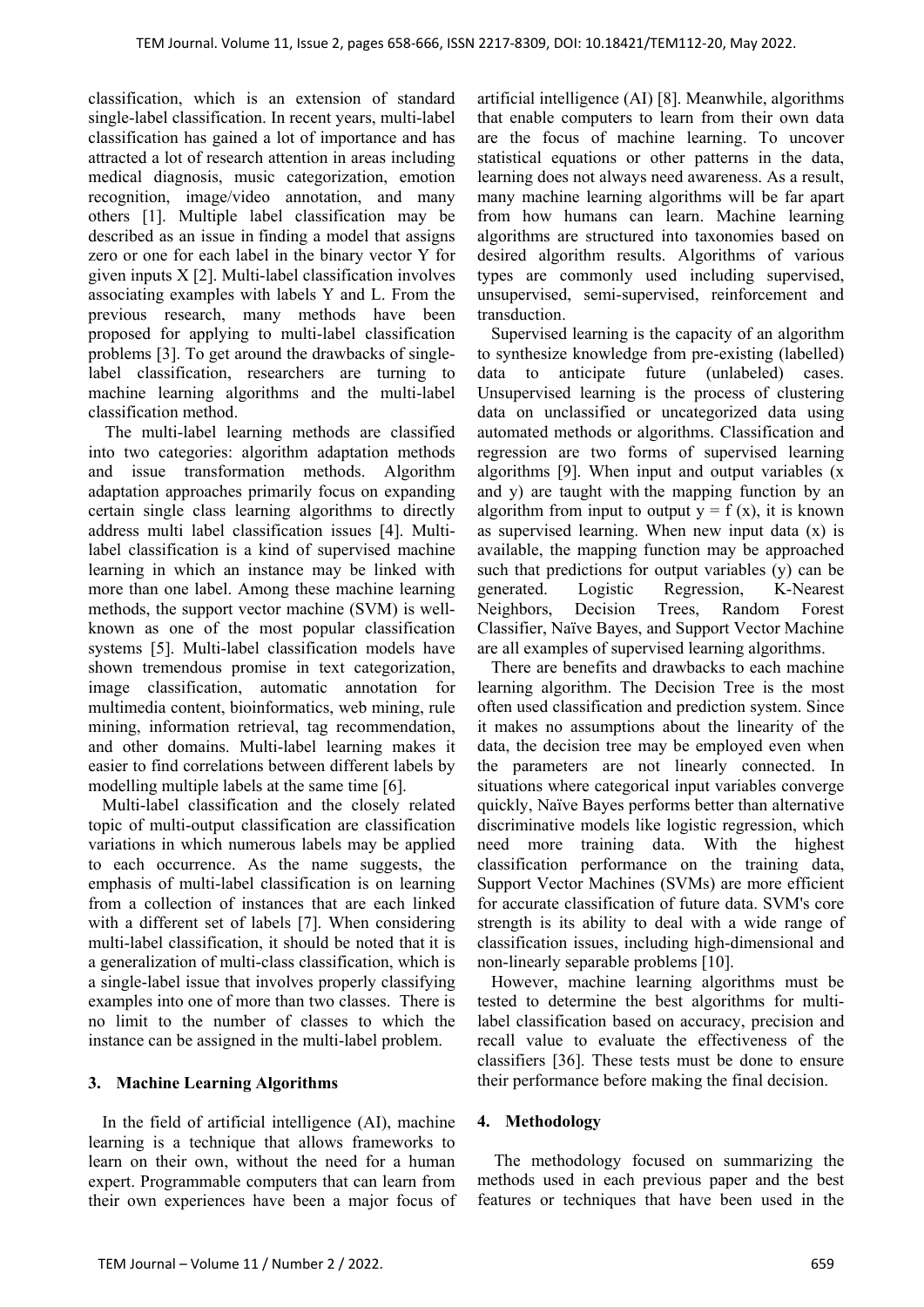study from experience without being explicitly programmed to obtain accurate and appropriate results of multi-label classification successfully. This segment discusses the process of the review done, which followed the Kitchenham guidelines for conducting a systematic review [11]. This section describes the methodology used to find the best techniques or methods for multi-label classification. There are three stages to the methodology presented. Its primary methods are as follows:

- Organizing the review
- Conducting the review
- Reporting the review

The paper is constructed as follows. The following section offers activities that build on the planning process linked to multi-label classification. The subsequent sections show the discussed process in conducting the review, whereas the last section briefly updates the result of this systematic review. After that, a clear discussion of several approaches to multi-label classification follows.

### *4.1. Organizing the Review*

To synthesize the most recent years of research in multi-label classification using machine learning algorithms, a systematic review is required. It is also critical that the review's planning stage is used to determine the measures that need to be done more cautiously. The objectives of this study were supported by the results of this systematic review, which were as follows:

- To summarize the existing methodologies and features used in multi-label classification.
- To identify the features used multi-label classification.
- To evaluate the algorithm used for multi-label classification.

As soon as the research goal is known, the most critical component of the protocol for a systematic review is the formulation of the research questions. According to Kitchenham's [11] guidelines, the instruction of research questions needs to consider three main points of the study criteria: population, intervention, and the outcomes of the study. The following sections contain details about each study criterion. Population: high school, high educational institute, and industrial sector; intervention: methods, algorithm and classification techniques; outcome: the best features for multi-label classification and successful classification techniques or approaches.

### *4.2. Conducting the Review*

This section exposes the search strategy, study selection criteria and design of the extraction criteria. There are some detailed explanations for each category discussed as follows.

# *1) Search Strategy:*

This study used a search strategy to identify the most related papers to study and review. The best and relevant papers were collected through five database sources: SAGE Publication, ScienceDirect, Springer Link, IEEEXplore and International Journal on Advanced Science, Engineering and Information Technology (IJASEIT). All database sources are shown in Table 1. The search terms of the paper were constructed by identifying the accuracy techniques that categorize the label classification and the methods for classifying multi-label using machine learning algorithms.

| ÑΩ | <b>Database Name</b>    | <b>No. of Papers review</b> |
|----|-------------------------|-----------------------------|
|    | <b>SAGE Publication</b> |                             |
|    | <b>ScienceDirect</b>    |                             |
|    | Springer Link           |                             |
|    | <b>IEEEXplore</b>       |                             |
|    | <b>HASEIT</b>           |                             |

*Table 1. Database Name for Findings Papers* 

#### *2) Selection Criteria:*

 The following sections outline the study selection criteria used to identify the best studies for this review:

- Researchers who modelled classification using machine learning or data mining techniques.
- Review articles published in peer-reviewed publications in English.
- Studies that investigated the methods used in machine learning of multi-label classification.

This study examined and evaluated the performance based on the previous journals published from the year 2017 to the year 2021. The selection of criteria is very important to help find articles that are similar to the study conducted.

#### *3) Extraction Criteria:*

This phase aims to find articles or journals published from 2017 to 2021 that are related to the research topic. The Preferred Reporting Items for Systematic Reviews and Meta-Analyses (PRISMA) guidelines [12] were also utilized. First, the selection of published articles that matched the multi-label classification using machine learning was carried out. Second, articles were chosen based on their titles, abstracts, and keywords of the papers that satisfied the required standards. The last step is to choose by reviewing the general content of the papers that have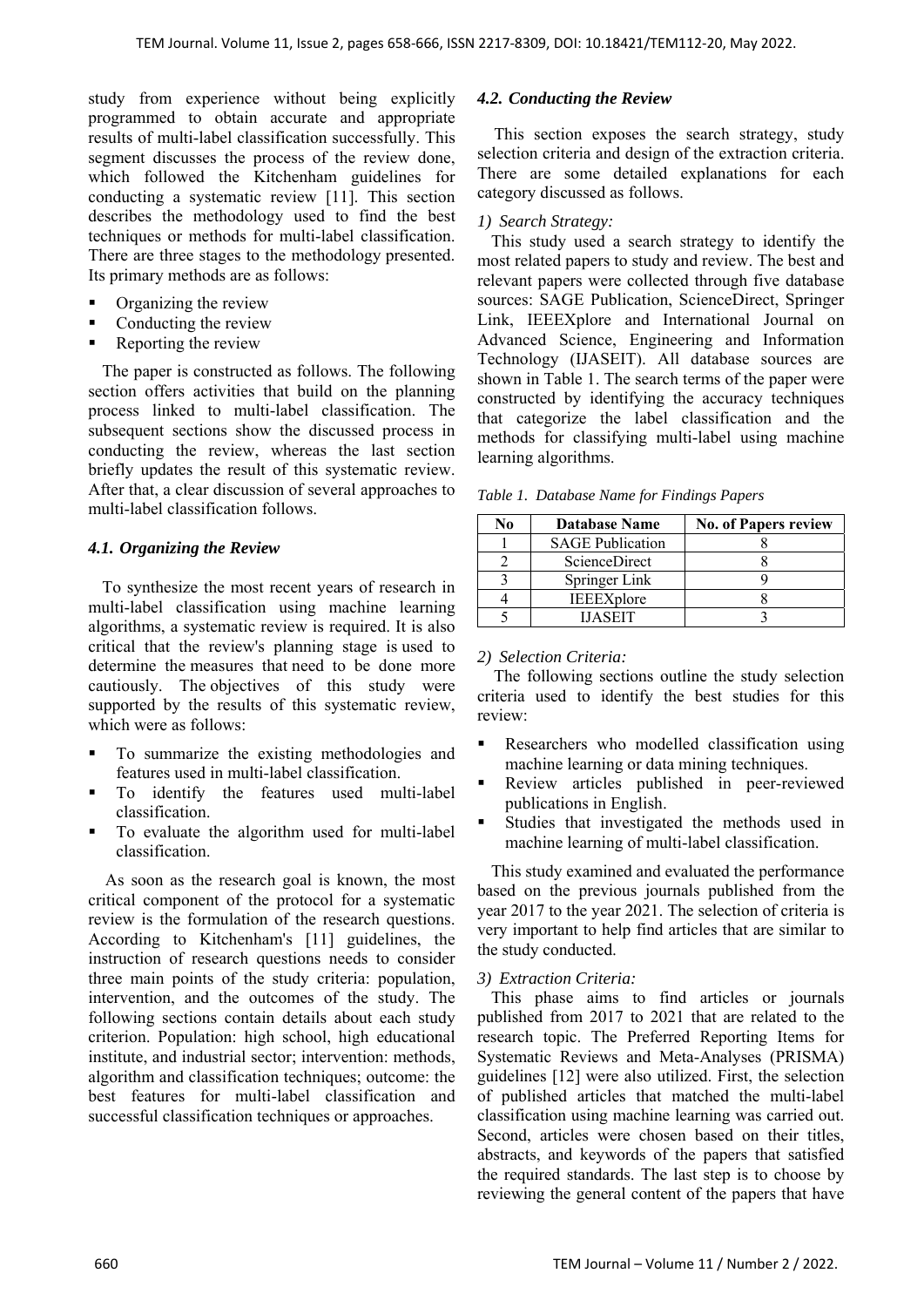been selected. Therefore, 36 articles were identified in this study as options to conduct this survey process perfectly. The collection of the initial group of articles for this study included a review comprising the following criteria:

- Elements needed to be extracted according to the methods or techniques section.
- Studies that investigated the methods used in machine learning of multi-label classification.

Any report that meets one of the following criteria were excluded:

- Methods that were not used in the data extraction stage of a systematic review.
- Articles that were either an editorial, a commentary or other non-original research reports.
- Articles with no associated evaluation element.

 The original collection of articles was extracted from the search results after incorporating research reports. As a result, the reports that had been examined were cited in the original documents. The data were collected with the extraction of numerous aspects from the perspective of information originating research comprising references of techniques, the outcomes of the best approach employed, the findings, and publications as shown in Figure 1.



*Figure 1. PRISMA flowchart for extraction and direction of research* 

Figure 1. shows the PRISMA flowchart during the selection process of the articles. As discussed before, five database sources were used for the paper searching and systematic review: SAGE Publication, ScienceDirect, Springer Link, IEEEXplore and IJASEIT. Based on the study conducted, the number of papers found was 36 papers. The use of extraction flow assistance is very helpful in the selection of related studies and research in this review [38]. The research papers were screened and filtered according to the relevant research, only as many as 32 papers. The final selected articles were 32, whereas four articles were excluded due to the entitled conference article, different databases and articles published before 2017. The total was divided into eight articles retrieved from the Sage Publication and Science Direct, nine articles retrieved from SpringerLink, six from the IEEEXplore and five from IJASEIT.

#### *4.3. Reporting the Review*

This section lists all the reviews conducted to assist researchers in determining the most effective methods or techniques for multi-label classification. The effort of conducting a systematic review is squandered if the review authors do not report what they conducted and what they discovered. Clear reporting allows others to imitate the methods used in the review, which can aid efforts to verify or reproduce the results. In Table 2., all of the articles analyzed were tabulated according to their Paper Code, Author Name & Year, and References.

| Table 2. Selected articles for review |  |  |
|---------------------------------------|--|--|
|                                       |  |  |

| Paper<br>Code  | <b>Author Name &amp; Year</b>                                          | <b>References</b>                                                                                                                                                                |
|----------------|------------------------------------------------------------------------|----------------------------------------------------------------------------------------------------------------------------------------------------------------------------------|
| A1             | M. Jethanandani, A. Sharma,<br>T. Perumal, and J.-R. Chang.<br>2020.   | $\lceil 2 \rceil$                                                                                                                                                                |
| A <sub>2</sub> | Ganda, D., & Buch, R. 2018.                                            | [3]                                                                                                                                                                              |
| A3             | M. M. Bittencourt, R. M.<br>Silva, and T. A. Almeida.<br>2020.         | $\left[33\right]$                                                                                                                                                                |
| A <sub>4</sub> | Özdemir, O., Batar, M., &<br>Işık, A. H. 2020.                         | [8]                                                                                                                                                                              |
| A <sub>5</sub> | Sujaini, H., 2020.                                                     | $[24]$                                                                                                                                                                           |
| A6             | Tarekegn, A., Giacobini, M.,<br>& Michalak, K. 2021.                   | $[1] % \includegraphics[width=0.9\columnwidth]{figures/fig_10.pdf} \caption{The figure shows the number of times of the estimators in the left and right.} \label{fig:fig:time}$ |
| A7             | E. A. Abdel Maksoud, S.<br>Barakat, and M. Elmogy.<br>2019.            | [26]                                                                                                                                                                             |
| A8             | A. M. K. Izzaty, M. S.<br>Mubarok, N. S. Huda, and<br>Adiwijaya, 2018. | $[32]$                                                                                                                                                                           |
| A9             | L. Sun, T. Yin, W. Ding, Y.<br>Qian, and J. Xu. 2020.                  | [39]                                                                                                                                                                             |
| A10            | G. Tsoumakas and I. Katakis.<br>2007.                                  | $[37]$                                                                                                                                                                           |
| A11            | R. A. Pane, M. S. Mubarok,<br>$[15]$<br>N. S. Huda, 2018.              |                                                                                                                                                                                  |
| A12            | Y. Zhang, D. Miao, Z. Zhang,<br>$[13]$<br>J. Xu, and S. Luo. 2018.     |                                                                                                                                                                                  |
| A13            | Zheng, X., Li, P., Chu, Z., &<br>Hu, X. 2019.                          | [42]                                                                                                                                                                             |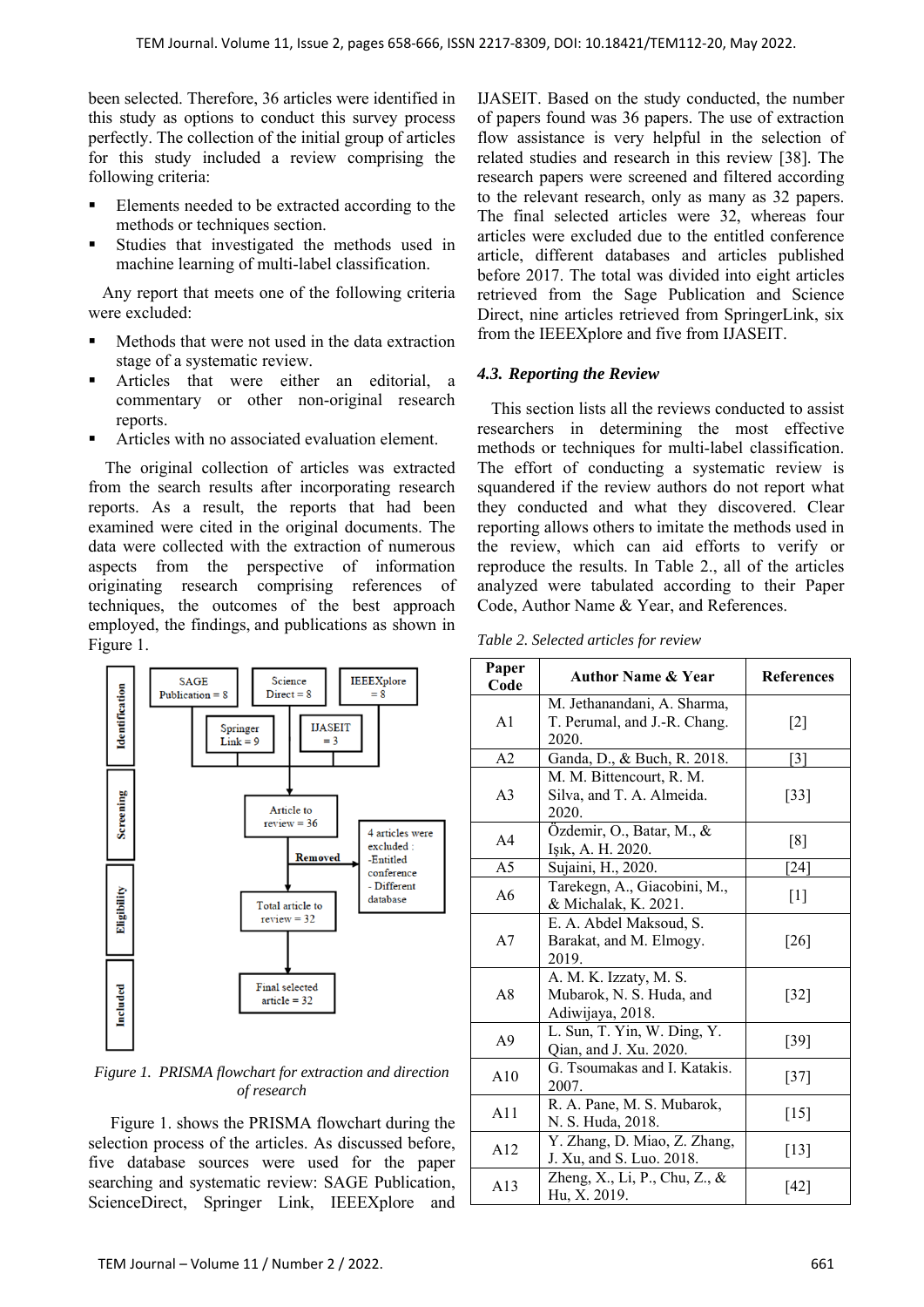| A14             | D. Urgun and C. Singh, 2019.                                                                                                    | [4]               |
|-----------------|---------------------------------------------------------------------------------------------------------------------------------|-------------------|
| A15             | Z. Cai and W. Zhu. 2018.                                                                                                        | $[35]$            |
| A16             | Nareshpalsingh, J. M., &<br>Modi, H. N. 2017.                                                                                   | [ 41]             |
| A17             | J. Huang, G. Li, Q. Huang<br>and X. Wu, 2016.                                                                                   | [43]              |
| A18             | Wang, Z. W., Wang, S. K.,<br>Wan, B. T., & Song, W. W.<br>2020.                                                                 | $\left[28\right]$ |
| A19             | Kongsorot, Y., Horata, P.,<br>Musikawan, P., & Sunat, K.<br>2017.                                                               | [20]              |
| A20             | A. Dagliati, S. Marini, L.<br>Sacchi, G. Cogni, M. Teliti,<br>V. Tibollo, P. De Cata, L.<br>Chiovato, and R. Bellazzi.<br>2018. | $[21]$            |
| A21             | Thangaraj, M., & Sivakami,<br>M. 2018.                                                                                          | $[22]$            |
| A22             | F. Thabtah and D. Peebles.<br>2020.                                                                                             | $[23]$            |
| A23             | Kadhim, A. I. 2019.                                                                                                             | [40]              |
| A24             | Singla, K., & Biswas, S.<br>2021.                                                                                               | $[25]$            |
| A25             | Siblini, W., Kuntz, P., &<br>Meyer, F. 2019.                                                                                    | [18]              |
| A26             | Zhang, Z., & Sun, C. 2020.                                                                                                      | $[30]$            |
| A27             | R. Alazaidah, F. Thabtah, and<br>Q. Al-Radaideh. 2015.                                                                          | $[44]$            |
| A28             | Ceylan, Z. 2018.                                                                                                                | [29]              |
| A29             | J. Levatić, D. Kocev, and S.<br>Džeroski. 2015.                                                                                 | $[27]$            |
| A31             | Zhou, L., Zheng, X., Yang,<br>D., Wang, Y., Bai, X., & Ye,<br>X. 2021.                                                          | [6]               |
| A <sub>32</sub> | Zhou, Y., Cui, S., & Wang,<br>Y. 2021.                                                                                          | $[17]$            |

#### **5. Result**

#### *5.1.Classification of Data sources and Techniques*

Described below are the methods and features that were used in the writing of this review. The basis classifiers employed in this study's investigations were selected based on the literature. The objective is to compare several classifiers for multi-label classification from the current study and how they worked in numerous areas. This research seeks to address the following studies based on the following questions:

- Can machine learning algorithms reliably be used for multi-label classification?
- How do neural networks perform compared to other supervised learning algorithms?
- Which classifier has the best performance in multi-output labels?
- Do the algorithms perform better when using multiple text inputs?

These are some of the questions researched to find and provide relevant answers to this study. The presence of these research questions allows a study to be conducted more easily and clearly. Table 3. illustrates the specifics of the algorithm category based on the article review that was completed. There were 32 primary studies in this review relating to the accuracy and appropriate algorithms used for multi-label classification research.

| <b>Category Code</b> | <b>Algorithm Category</b> |
|----------------------|---------------------------|
| B1                   | Decision Tree             |
| B2                   | Logistic Regression       |
| B3                   | K-Nearest Neighbors       |
| B4                   | Random Forest             |
| B5                   | Naive Bayes               |
| R6                   | Support Vector Machine    |

*Table 3. The type of algorithm category* 

Table 4. illustrates the frequency of algorithms used in the study throughout this research. The features were divided based on the six categories discussed above. The evaluation of the experimental classification model resulted in the selection of the best relevant and accurate algorithms for multi-label classification using machine learning.

*Table 4. The frequency of algorithms used in the study* 

| Paper No         | <b>Category Code</b>  |    |                       |           |           |           |
|------------------|-----------------------|----|-----------------------|-----------|-----------|-----------|
|                  | B1                    | B2 | <b>B3</b>             | <b>B4</b> | <b>B5</b> | <b>B6</b> |
| A1               | $\sqrt{}$             |    | J                     |           |           | J         |
| $\overline{A2}$  | $\sqrt{}$             |    |                       | V         |           |           |
| $\overline{A3}$  | N                     |    |                       |           |           |           |
| A <sup>4</sup>   | $\sqrt{}$             | N  | V                     | ٧         |           |           |
| $\overline{A5}$  |                       |    |                       |           |           |           |
| $\overline{A6}$  | N                     |    |                       |           |           |           |
| $\overline{A7}$  |                       |    |                       |           |           |           |
| $\rm A8$         |                       |    |                       |           |           |           |
| A9               |                       |    |                       |           |           |           |
| A10              | V                     |    | Ń                     |           |           |           |
| $\overline{A11}$ |                       |    | Ń                     |           |           |           |
| A12              |                       |    |                       |           |           |           |
| $\overline{A13}$ |                       |    |                       |           |           |           |
| A14              |                       |    |                       |           |           |           |
| $\overline{A15}$ |                       |    |                       | V         |           |           |
| $\overline{A16}$ | $\sqrt{}$             |    |                       |           |           |           |
| A17              |                       | N  | N                     |           |           | j         |
| $\overline{A18}$ |                       |    | ٦                     |           |           |           |
| $\overline{A19}$ |                       |    | $\overline{\sqrt{ }}$ |           |           |           |
| A20              | V                     |    |                       |           |           |           |
| A21              | $\sqrt{}$             |    |                       |           |           |           |
| A22              | $\overline{\sqrt{ }}$ |    |                       |           |           |           |
| $A2\overline{3}$ |                       |    |                       |           |           |           |
| $\overline{A24}$ | J                     |    |                       |           |           |           |
| A25              |                       |    |                       | $\sqrt{}$ |           |           |
| A26              |                       |    |                       |           |           |           |
| A27              | N                     |    |                       |           |           |           |
| A28              |                       |    |                       |           |           |           |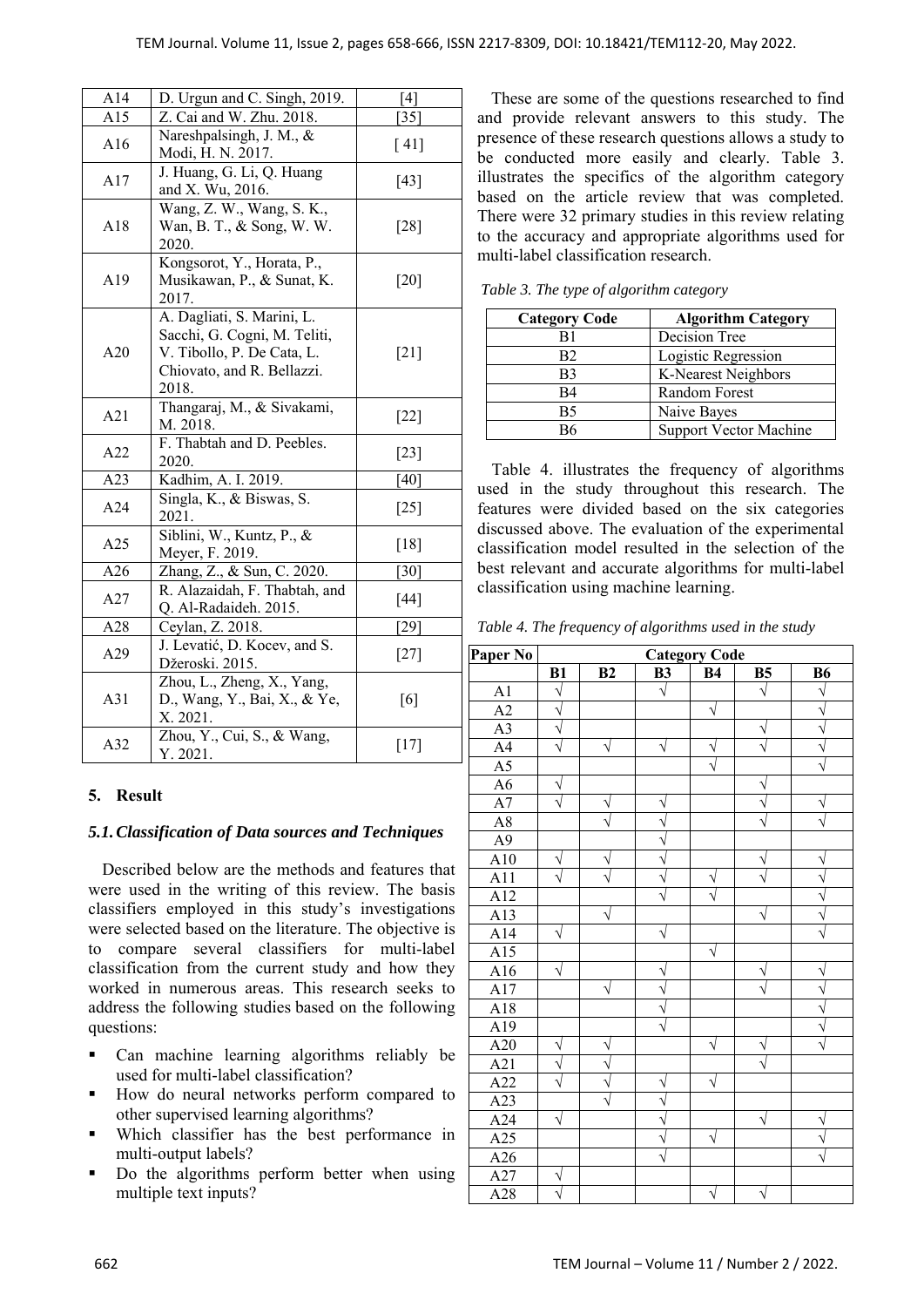| A29               |  |  |  |
|-------------------|--|--|--|
| A30               |  |  |  |
| A31               |  |  |  |
| A32<br><b>AJZ</b> |  |  |  |

#### *5.2. The Type of Algorithm used for Multi-label Classification*

Regression is used to find the association between the dependent and independent variables, whereas classification is used to properly forecast each instance in the data [13]. Nevertheless, a systematic review is carried out with an emphasis on the many obstacles confronted by authors when adopting different classification approaches in their study [14]. Classification and regression are contrasted in this article; clustering is an unsupervised classification algorithm that organizes input data based on their similarities. Meanwhile, text mining is one of the data mining domains available for labelling, processing and identifying multi-label data, which will be created with machine learning as it has most libraries for text processing to be predefined. The Decision Tree (DT), Logistic Regression (LR), K-Nearest Neighbor (KNN), Random Forest (RF), and Support Vector Machine (SVM) are among the examples of labels used as training targets.

Table 5. shows the total number of algorithms used in the review study. Based on the survey conducted by an effective randomized sampling algorithm collected from an article study, the best of the algorithm can be demonstrated through the final results of the data percentage accuracy of the multilabel classification frequently used by the researchers to classify the multi-label.

| <b>Type of Algorithm</b> | <b>Number of Study Used</b> |
|--------------------------|-----------------------------|
| DT                       | 18                          |
| LR                       | 12                          |
| <b>KNN</b>               | 21                          |
| RF                       | 12                          |
| NB                       |                             |
| <b>SVM</b>               | 24                          |
| <b>Total Study Used</b>  | 104                         |

*Table 5. Number of algorithms used in the review study* 

# *1) Decision Tree*

The Decision Tree classification method is divided into two parts: 1) tree building and 2) tree pruning. The tree building stage follows the top-down way, whereas the tree pruning stage is done in a bottom-up manner. The algorithm selects the attributes that will be utilized to form the internal nodes throughout the learning process, while the leaves represent the class labels [15]. The internal nodes of the tree represent

conditions, whereas the external nodes or leaves of the tree represent class labels. The interior branches of nodes indicate test or condition findings. The decision tree results in the leaf that contains opportunities of every class and attributes to be predicted. Decision Tree (DT) is a dominantly algorithm used for predictive modelling in educational data since the classifier outperformed other classification techniques by having higher classification accuracy and lesser misclassification rates. Based on the study conducted, 18 from 104 articles have utilized the Decision Tree algorithm.

#### *2) Logistic Regression (LR)*

A continuous number from a linear combination of attributes is predicted by linear regression, whereas the probability of two or more alternative outcomes is predicted by logistic regression, making it feasible to generate categorical predictions [16]. Logistic Regression normalization was applied to the data as a pre-processing step. This approach is used to explore a data set having one or more independent variables to obtain a result. Logistic Regression succeeded to record 12 papers that used this algorithm among 32 papers studied.

### *3) K-Nearest Neighbor (KNN)*

Often, it is better to look at more than one neighbor. The method is called k-Nearest Neighbor (k-NN) classification, which uses k-Nearest Neighbors to figure out and classify the class. It is also called k-NN classification. This technique is a simple algorithm that is easy to understand and implement. The k-Nearest Neighbor is inherently non-linear, and it can detect linear and non-linear spread information. It tends to perform admirably when confronted with a large number of data points [17]. For classification, the k-Nearest Neighbor (kNN) technique employs particular training cases rather than building a model from training data since it is an instance-based learning (IBL) approach [14]. On really tough classification jobs, k-NN is probably superior to more exotic algorithms like Support Vector Machines or Neural Networks. Based on the 32 papers reviewed, the k-Nearest Neighbor technique was employed 21 times.

# *4) Random Forest (RF)*

Classification of the input vector is accomplished using the Random Forest classifier, which consists of several classifier trees, each of which is constructed from a random vector taken from the input data, and each tree casts a unit vote for the most popular class. Increasing an ensemble of trees and letting them choose the most popular class more precisely has considerably increased classification accuracy [18]. This study identified 12 instances that the Random Forest algorithm was used in the test to their dataset for classification.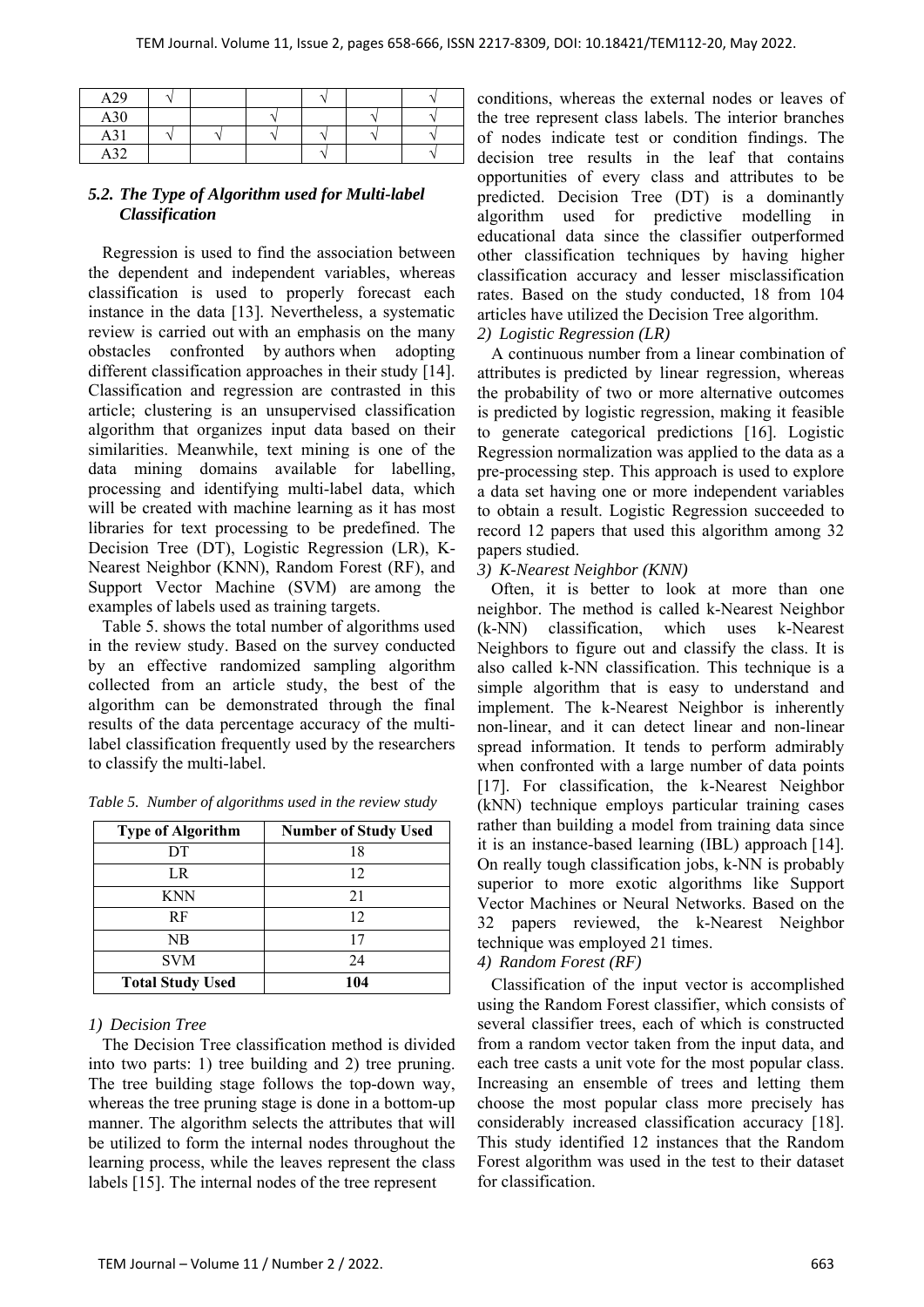#### *5) Naïve Bayes (NB)*

The Naïve Bayes classifier makes learning simpler by assuming that characteristics are independent of class and assigning probabilistic classification interpretations to those features [14]. Even though independence is a weak assumption in general, Naïve Bayes is routinely pitted against more advanced classifiers in practice. In the presence of feature dependencies, the success of Naïve Bayes may be defined as follows. The quality of the fit to a probability distribution is not necessarily connected to the optimization in terms of zero-one loss (classification error). This research recognized 17 times the use of the Naïve Bayes algorithm.

#### *6) Support Vector Machine (SVM)*

The Support Vector Machine (SVM) is a supervised learning method for generating inputoutput mapping functions from a set of labelled training data. The SVM draws margins as the boundaries between the classes in the provided dataset. The Support Vector Classifier considers the implementation of the Support Vector Machine (SVM) for solving multi-class classification problems [19]. The mapping function can be either a classification function where the input data group is the classification function or a simple regression function. The Support Vector Machine has the most accurate classification performance on the training data, rendering more efficiency for correct classification of the time ahead of data [15]. Came in with the highest accuracy achieved in this study, there were 24 over 104 total number of studies used in 32 articles that used SVM to classify multi-label.

#### **6. Discussion**

Exploring the new multi-label classification approach based on the machine learning algorithm, the most common characteristics utilised in multilabel classification are recurrence usage percentages of performance. The efficacy and efficiency of a machine learning method are determined by the characteristics, qualities of the data and the learning algorithms' competence [31]. These findings revealed that while analysing label classification performance, the combination features category chosen has an impact on the accuracy attained. The Support Vector Machine (SVM) was the most often employed method in this research, followed by Decision Tree, Logistic Regression, K-Nearest Neighbours, Random Forest, and Naïve Bayes. According to this research, the Support Vector Machine had the greatest number of repetitions used to find the optimum accuracy for multi-label classification with 23 times. The SVM is a prominent machine learning method or classification that was first presented in the 1990s and is very effective at solving regression and classification issues. In multi-label learning

classification, support vector machines (SVMs) are commonly utilized and strongly recommended [20]. Image recognition, speech recognition, text categorisation, face detection, and faulty card detection are among issues that the SVM is often employed to tackle.

In this study, a review on multi-label classification based on the machine learning algorithms articles has been done. An artificial intelligence clustering algorithm was used to extract multiple feature dimensions, such as vocabulary information intended to be used, related feature parameters and context from a wide number of different users. The researchers will be obtaining training data with a relatively limited amount. However, the amount of data in each class is not the same; thus, errors may occur when predicting class data with less training data. The training data is used to generate a classifier then used to determine the classifier's accuracy [41]. This helps to find the most relevant and potential label classifications more effectively, efficiently and accurately.

### **7. Conclusion**

Multiple methodologies were used in this study to conduct a comprehensive literature review of multilabel classification using machine learning algorithms. When using a big dataset for problem generalisation, the SVM's performance was considerably better. For multi-label classification, the Support Vector Machine (SVM) has been seen as the best approach and technique. Multi-label classification issues may be solved using the SVM method. The fundamental benefit of SVM is that training data is straightforward. A classification methods performance is intimately tied to the inherent quality of the training data [34]. Furthermore, this study included a prior presentation on the approaches accessible in the literature as well as the outcomes of comparative research that was utilised to create the model. This review can be used in various fields with more massive experiments to seek new data sets and methods. In future, more machine learning algorithms can be investigated using the ensemble strategy to improve overall multilabel classification accuracy.

#### **Acknowledgements**

*The Ministry of Higher Education Malaysia (MOHE) funded this research through the Fundamental Research Grant Scheme (FRGS), with the project reference code: FRGS/1/2020/ICT06/UNISZA/02/3. A special thanks to the Centre for Research Excellence and Incubation Management (CREIM) at Universiti Sultan Zainal Abidin (UniSZA) for their assistance in carrying out this research.*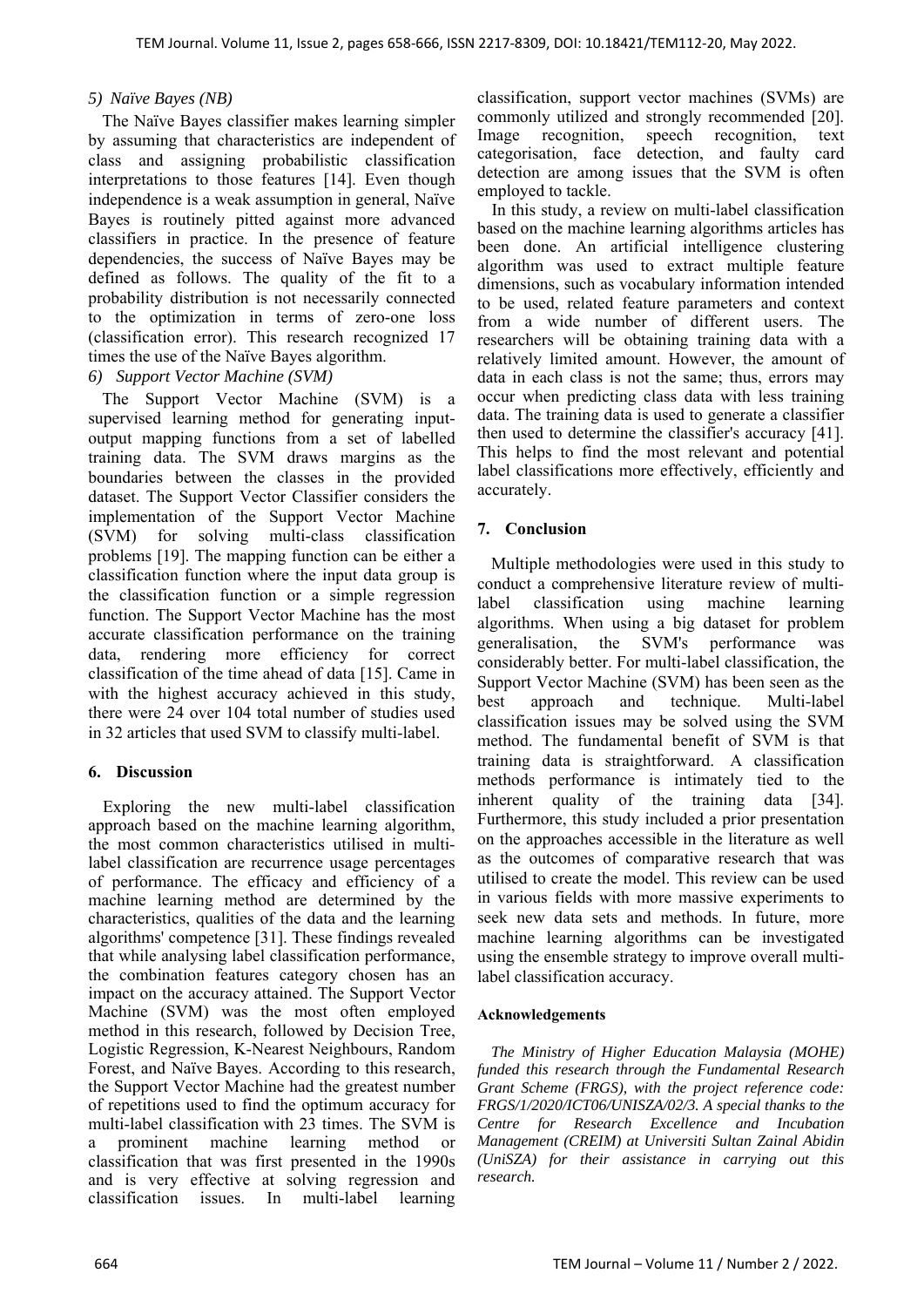#### **References**

- [1]. Tarekegn, A. N., Giacobini, M., & Michalak, K. (2021). A review of methods for imbalanced multilabel classification. *Pattern Recognition*, *118*, 107965.
- [2]. Jethanandani, M., Sharma, A., Perumal, T., & Chang, J. R. (2020). Multi-label classification based ensemble learning for human activity recognition in smart home. *Internet of Things*, *12*, 100324.
- [3]. Ganda, D., & Buch, R. (2018). A survey on multi label classification. *Recent Trends in Programming Languages*, *5*(1), 19-23.
- [4]. Urgun, D., & Singh, C. (2018). A hybrid Monte Carlo simulation and multi label classification method for composite system reliability evaluation. *IEEE Transactions on Power Systems*, *34*(2), 908-917.
- [5]. Koda, S., Zeggada, A., Melgani, F., & Nishii, R. (2018). Spatial and structured SVM for multilabel image classification. *IEEE Transactions on Geoscience and Remote Sensing*, *56*(10), 5948-5960.
- [6]. Zhou, L., Zheng, X., Yang, D., Wang, Y., Bai, X., & Ye, X. (2021). Application of multi-label classification models for the diagnosis of diabetic complications. *BMC medical informatics and decision making*, *21*(1), 1-10.
- [7]. Wehrmann, J., Barros, R. C., Dôres, S. N. D., & Cerri, R. (2017, April). Hierarchical multi-label classification with chained neural networks. In *Proceedings of the Symposium on Applied Computing* (pp. 790-795).
- [8]. Özdemir, O., Batar, M., & Işık, A. H. (2019, April). Churn Analysis with Machine Learning Classification Algorithms in Python. In *The International Conference on Artificial Intelligence and Applied Mathematics in Engineering* (pp. 844-852). Springer, Cham.
- [9]. Soofi, A. A., & Awan, A. (2017). Classification techniques in machine learning: applications and issues. *Journal of Basic and Applied Sciences*, *13*, 459-465.
- [10]. Wever, M., Tornede, A., Mohr, F., & Hullermeier, E. (2021). AutoML for Multi-Label Classification: Overview and Empirical Evaluation. *IEEE transactions on pattern analysis and machine intelligence*, *43*(9), 3037-3054.
- [11]. Kitchenham, B., Brereton, O. P., Budgen, D., Turner, M., Bailey, J., & Linkman, S. (2009). Systematic literature reviews in software engineering–a systematic literature review. *Information and software technology*, *51*(1), 7-15.
- [12]. Hutton, B., Catala-Lopez, F., & Moher, D. (2016). The PRISMA statement extension for systematic reviews incorporating network meta-analysis: PRISMA-NMA. *Med Clin (Barc)*, *147*(6), 262-266.
- [13]. Zhang, Y., Miao, D., Zhang, Z., Xu, J., & Luo, S. (2018). A three-way selective ensemble model for multi-label classification. *International Journal of Approximate Reasoning*, *103*, 394-413.
- [14]. Tsafnat, G., Glasziou, P., Choong, M. K., Dunn, A., Galgani, F., & Coiera, E. (2014). Systematic review automation technologies. *Systematic reviews*, *3*(1), 1- 15.
- [15]. Pane, R. A., Mubarok, M. S., & Huda, N. S. (2018, May). A multi-lable classification on topics of quranic verses in english translation using multinomial naive bayes. In *2018 6th International Conference on Information and Communication Technology (ICoICT)* (pp. 481-484). IEEE.
- [16]. Rish, I. (2001, August). An empirical study of the naive Bayes classifier. In *IJCAI 2001 workshop on empirical methods in artificial intelligence* (Vol. 3, No. 22, pp. 41-46).
- [17]. Zhou, Y., Cui, S., & Wang, Y. (2021). Machine Learning Based Embedded Code Multi-Label Classification. *IEEE Access*, *9*, 150187-150200.
- [18]. Siblini, W., Kuntz, P., & Meyer, F. (2019). A review on dimensionality reduction for multi-label classification. *IEEE Transactions on Knowledge and Data Engineering*, *33*(3), 839-857.
- [19]. Mediamer, G. (2019). adiwijaya@ telkomuniversity ac id Adiwijaya, and S. Al Faraby,"Development of rule-based feature extraction in multi-label text classification,". *Int. J. Adv. Sci. Eng. Inf. Technol*, *9*(4), 1460-1465.
- [20]. Kongsorot, Y., Horata, P., Musikawan, P., & Sunat, K. (2019). Kernel extreme learning machine based on fuzzy set theory for multi-label classification. *International Journal of Machine Learning and Cybernetics*, *10*(5), 979-989.
- [21]. Dagliati, A., Marini, S., Sacchi, L., Cogni, G., Teliti, M., Tibollo, V., ... & Bellazzi, R. (2018). Machine learning methods to predict diabetes complications. *Journal of diabetes science and technology*, *12*(2), 295-302.
- [22]. Thangaraj, M., & Sivakami, M. (2018). Text classification techniques: a literature review. *Interdisciplinary Journal of Information, Knowledge, and Management*, *13*, 117.
- [23]. Thabtah, F., & Peebles, D. (2020). A new machine learning model based on induction of rules for autism detection. *Health informatics journal*, *26*(1), 264-286.
- [24]. Sujaini, H. (2020). Image Classification of Tourist Attractions with K-Nearest Neighbor, Logistic Regression, Random Forest, and Support Vector Machine. *International Journal on Advanced Science, Engineering and Information Technology*.
- [25]. Singla, K., & Biswas, S. (2021, January). Machine learning explanability method for the multi-label classification model. In *2021 IEEE 15th International Conference on Semantic Computing (ICSC)* (pp. 337- 340). IEEE.
- [26]. Maksoud, E. A. A., Barakat, S., & Elmogy, M. (2019). Medical images analysis based on multilabel classification. In *Machine Learning in Bio-Signal Analysis and Diagnostic Imaging* (pp. 209-245). Academic Press.
- [27]. Levatić, J., Kocev, D., & Džeroski, S. (2015). The importance of the label hierarchy in hierarchical multi-label classification. *Journal of Intelligent Information Systems*, *45*(2), 247-271.
- [28]. Wang, Z. W., Wang, S. K., Wan, B. T., & Song, W. W. (2020). A novel multi-label classification algorithm based on K-nearest neighbor and random walk. *International Journal of Distributed Sensor Networks*, *16*(3), 1550147720911892.